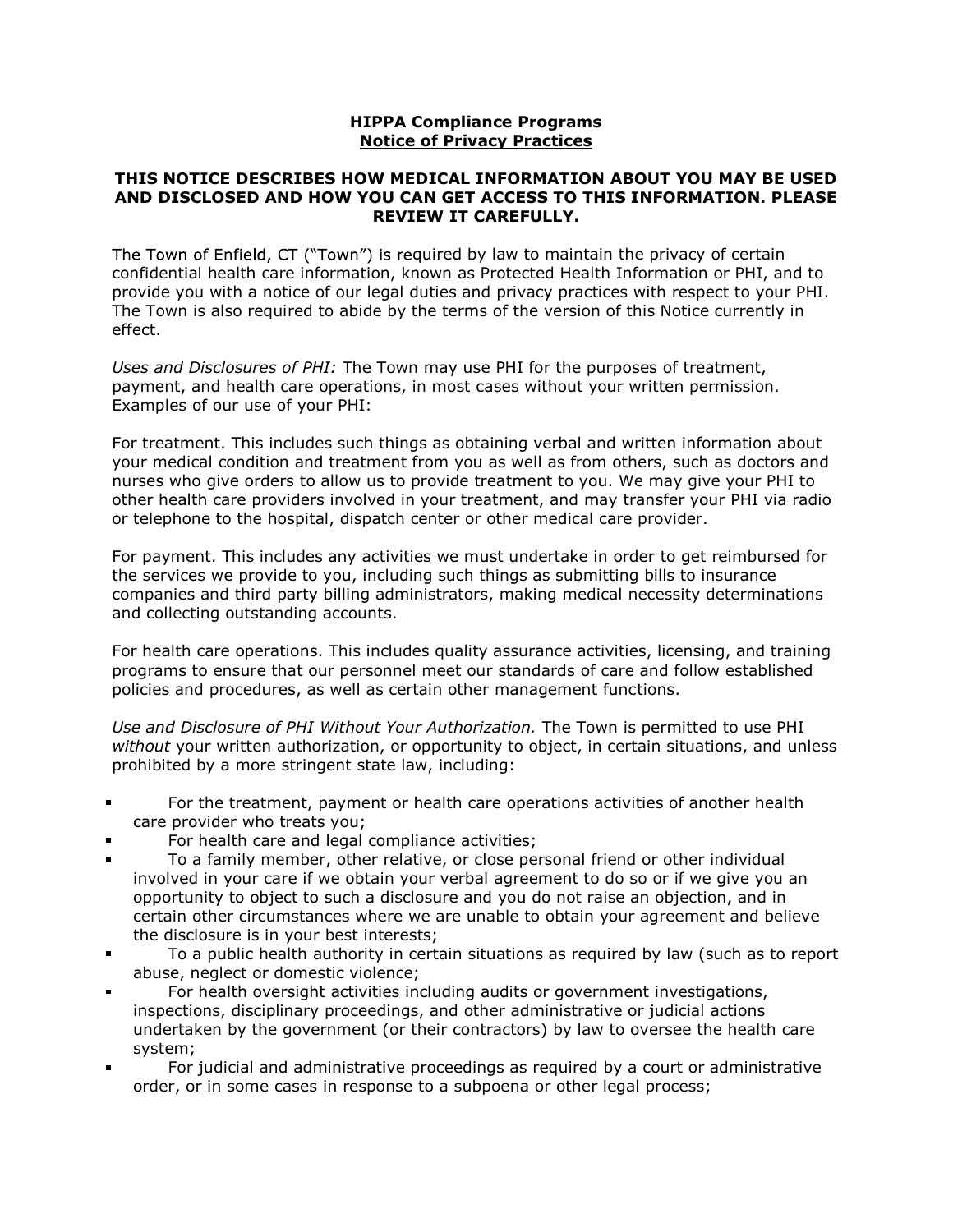- For law enforcement activities in limited situations, such as when responding to a  $\blacksquare$ warrant;
- For military, national defense and security and other special government functions;  $\blacksquare$
- To avert a serious threat to the health and safety of a person or the public at large;  $\blacksquare$
- For workers' compensation purposes, and in compliance with workers' compensation  $\blacksquare$ laws;
- To coroners, medical examiners, and funeral directors for identifying a deceased  $\blacksquare$ person, determining cause of death, or carrying on their duties as authorized by law;
- If you are an organ donor, we may release health information to organizations that  $\blacksquare$ handle organ procurement or organ, eye or tissue transplantation or to an organ donation bank, as necessary to facilitate organ donation and transplantation;
- $\blacksquare$ For research projects, but this will be subject to strict oversight and approvals;
- We may also use or disclose health information about you in a way that does not personally identify you or reveal who you are.

Any other use or disclosure of PHI, other than those listed above will only be made with your written authorization. You may revoke your authorization at any time, in writing, except to the extent that we have already used or disclosed medical information in reliance on that authorization.

Patient Rights: As a patient, you have a number of rights with respect to your PHI, including:

The right to access, copy or inspect your PHI. This means you may inspect and copy most of the medical information about you that we maintain. We will normally provide you with access to this information within 30 days of your request. We may also charge you a reasonable fee for you to copy any medical information that you have the right to access. In limited circumstances, we may deny you access to your medical information, and you may appeal certain types of denials. We have available forms to request access to your PHI and we will provide a written response if we deny you access and let you know your appeal rights. You also have the right to receive confidential communications of your PHI. If you wish to inspect and copy your medical information, you should contact our privacy officer.

The right to amend your PHI. You have the right to ask us to amend written medical information that we may have about you. We will generally amend your information within 60 days of your request and will notify you when we have amended the information. We are permitted by law to deny your request to amend your medical information only in certain circumstances, like when we believe the information you have asked us to amend is correct. If you wish to request that we amend the medical information that we have about you, you should contact our privacy officer.

The right to request an accounting. You may request an accounting from us of certain disclosures of your medical information that we have made in the six years prior to the date of your request. We are not required to give you an accounting of information we have used or disclosed for purposes of treatment, payment or health care operations, or when we share your health information with our business associates, like our billing company or a medical facility from/to which we have transported you. We are also not required to give you an accounting of our uses of protected health information for which you have already given us written authorization. If you wish to request an accounting, contact our privacy officer.

The right to request that we restrict the uses and disclosures of your PHI. You have the right to request that we restrict how we use and disclose your medical information that we